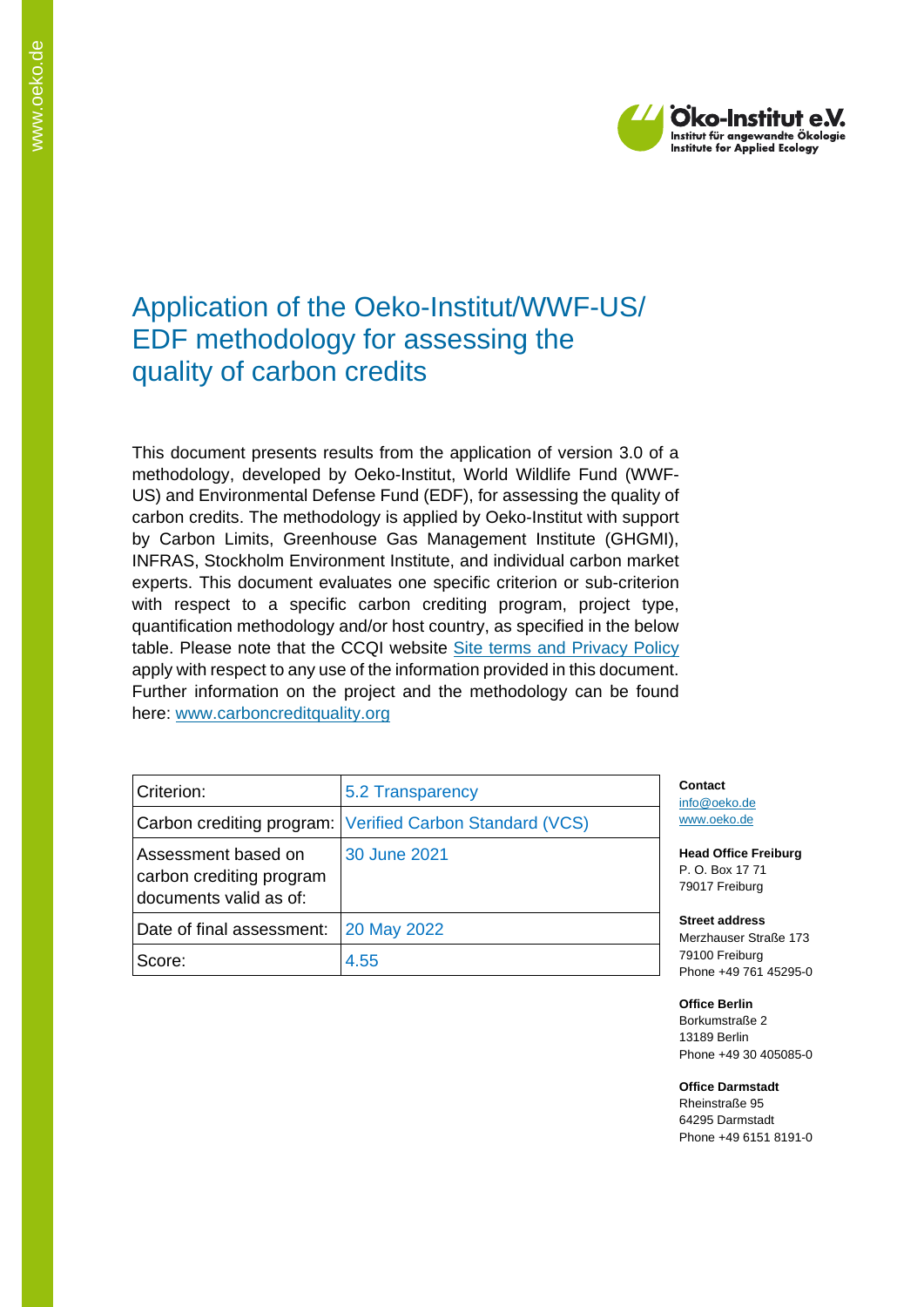# **Assessment**

# **Indicator 5.2.1**

# **Relevant scoring methodology provisions**

The program makes publicly available on its website the names and affiliations of all non-staff individuals or organizations serving in a professional capacity to support the administration of the program (e.g., members of the Board, advisory groups or expert committees).

# **Information sources considered**

- 1 Program website: [\(https://verra.org/about-verra/board-of-directors/\)](https://verra.org/about-verra/board-of-directors/), last accessed on 29 June 2021.
- 2 Program website: [\(https://verra.org/about-verra/advisory-groups-committees/\)](https://verra.org/about-verra/advisory-groups-committees/), last accessed on 29 June 2021.
- 3 Program website: AFOLU Experts Assessment panel [\(https://verra.org/project/afolu-expert](https://verra.org/project/afolu-expert-assessment-panel/)[assessment-panel/\)](https://verra.org/project/afolu-expert-assessment-panel/) last accessed 13 December, 2021.
- 4 Program website: VVB Working Group members [\(https://verra.org/project/vvb-working-group/\)](https://verra.org/project/vvb-working-group/) last accessed: 13 December, 2021.
- 5 Program website: Advisory Groups & Committees [\(https://verra.org/about-verra/advisory](https://verra.org/about-verra/advisory-groups-committees/)[groups-committees/\)](https://verra.org/about-verra/advisory-groups-committees/) last accessed: 13 December, 2021.

# **Relevant carbon crediting program provisions**

-

# **Assessment outcome**

Yes (1 Point).

# **Justification of assessment**

The website lists members of the Verra Board of Directors, all members of advisory groups, and technical working groups, steering committees, and technical committees that are active or have occurred previously such as the AFOLU Expert Assessment Panel, and the VVB Working Group.

# **Indicator 5.2.2**

#### **Relevant scoring methodology provisions**

Minutes of Board of Directors or Trustees meetings are publicly available on the program's website.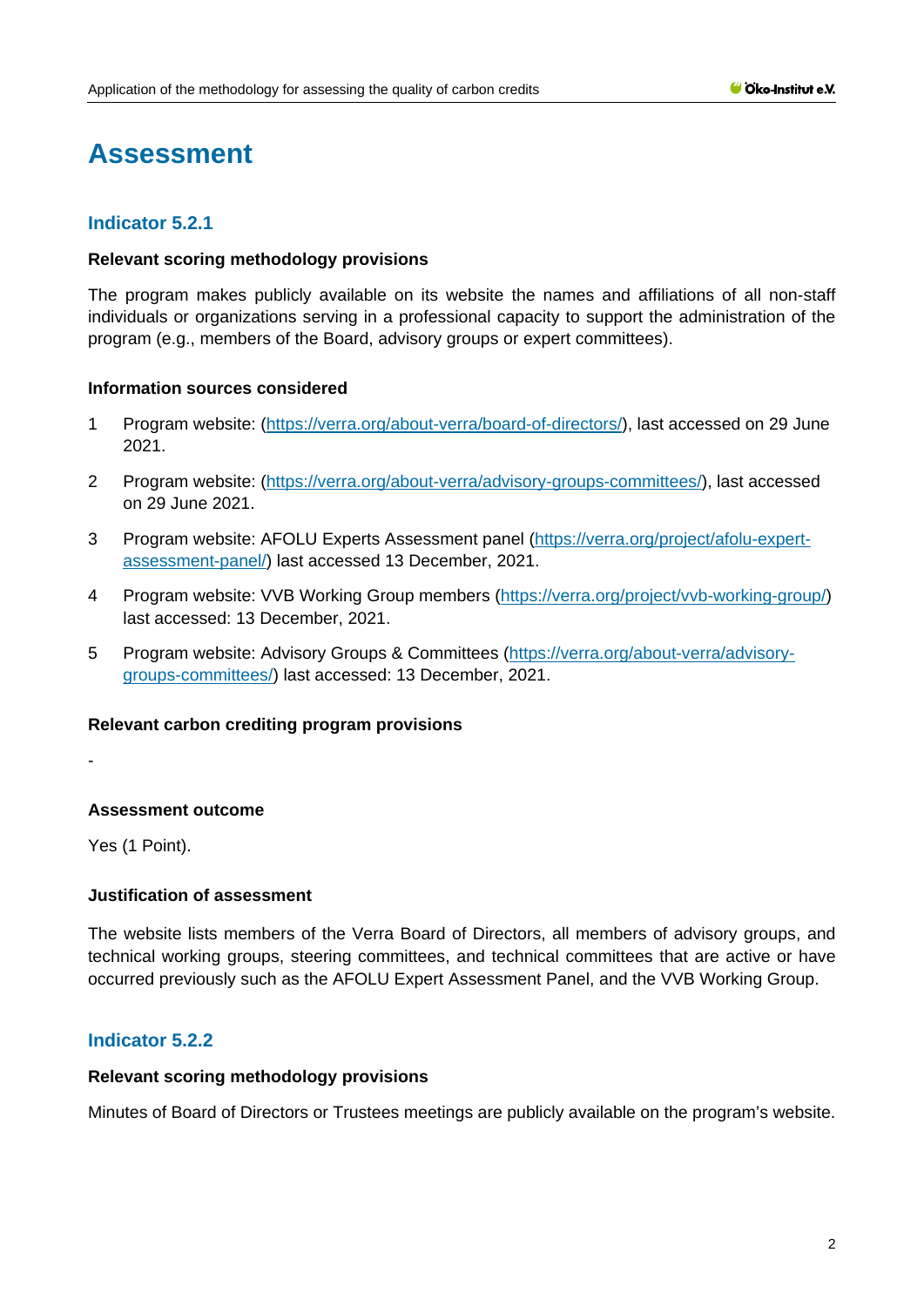# **Information sources considered**

- 1 Amended and Restated Bylaws of Verra (Effective as of 2 May 2019). Online available at: [https://verra.org/wp-content/uploads/2019/07/Verra-Amended-and-Restated-Bylaws-2-MAY-](https://verra.org/wp-content/uploads/2019/07/Verra-Amended-and-Restated-Bylaws-2-MAY-2019.pdf)[2019.pdf](https://verra.org/wp-content/uploads/2019/07/Verra-Amended-and-Restated-Bylaws-2-MAY-2019.pdf) .
- 2 Program website: VCS Program Advisory Group meeting agendas and minutes: [\(https://verra.org/vcs-program-advisory-group/\)](https://verra.org/vcs-program-advisory-group/), last accessed on 29 June 2019.
- 3 Program website: Verra Governance [\(https://verra.org/about-verra/governance/\)](https://verra.org/about-verra/governance/) last accessed 13 December, 2021.

#### **Relevant carbon crediting program provisions**

Provision 1 Source 2: "Meeting Agendas and Minutes

Monday, 4 March 2019 – Initial Advisory Group Meeting: [Agenda](https://verra.org/wp-content/uploads/2019/03/VCS-Program-Advisory-Group-Agenda-4-MAR-2019.pdf) – [Minutes](https://verra.org/wp-content/uploads/2019/03/VCS-Program-Advisory-Group-Minutes-4-MAR-2019.pdf)

Tuesday, 6 August 2019 – Advisory Group Meeting: [Agenda](https://verra.org/wp-content/uploads/2019/09/VCS-Program-Advisory-Group-Agenda-6-AUG-2019.pdf) – [Minutes](https://verra.org/wp-content/uploads/2019/09/VCS-Program-Advisory-Group-Minutes-6-AUG-2019.pdf)

Thursday, 13 February 2020 – Advisory Group Meeting: [Agenda](https://verra.org/wp-content/uploads/2020/04/VCS-Program-Advisory-Group-Agenda-13-FEB-2020.pdf) – [Minutes"](https://verra.org/wp-content/uploads/2020/04/VCS-Program-Advisory-Group-Minutes-13-FEB-2020.pdf)

# **Assessment outcome**

No (0 Points).

# **Justification of assessment**

Minutes of the Board of Directors (BoD) meetings are kept, but these are not publicly available. By contrast, VCS Program Advisory Group meeting agendas and minutes are publicly available (Provision 1). As BoD minutes are not publicly available, the indicator is not fulfilled.

# **Indicator 5.2.3**

# **Relevant scoring methodology provisions**

The conflict of interest provisions identified in indicator 5.1.5 for non-staff individuals serving in a professional capacity to support the administration of the program (e.g., members of the Board, advisory groups or expert committees) and the code of conduct for staff and registry administrators identified in indicators 5.1.6 are publicly available on the program's website.

# **Information sources considered**

- 1 Program website [\(https://verra.org/about-verra/governance/\)](https://verra.org/about-verra/governance/), last accessed on 29 June 2021.
- 2 Verra Employee Conflict of Interest Policy. Available: [https://verra.org/wp](https://verra.org/wp-content/uploads/2018/05/Verra-COI-Policy-and-Annual-Discolsure-Form-employees-16-MAY-2018.pdf)[content/uploads/2018/05/Verra-COI-Policy-and-Annual-Discolsure-Form-employees-16-MAY-](https://verra.org/wp-content/uploads/2018/05/Verra-COI-Policy-and-Annual-Discolsure-Form-employees-16-MAY-2018.pdf)[2018.pdf.](https://verra.org/wp-content/uploads/2018/05/Verra-COI-Policy-and-Annual-Discolsure-Form-employees-16-MAY-2018.pdf) Last accessed 16 December, 2021.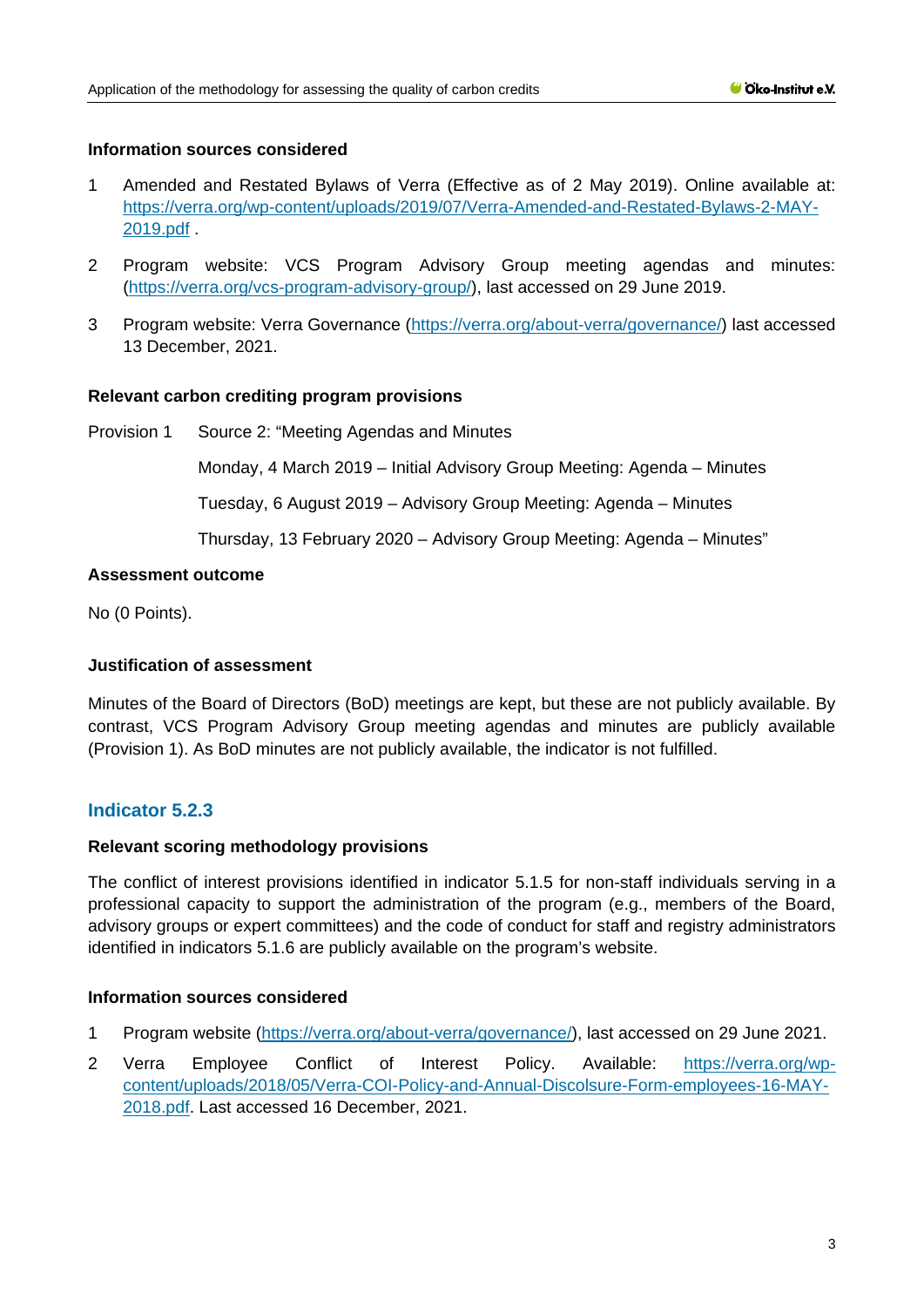# **Relevant carbon crediting program provisions**

- Provision 1 Source 1: "Conflicts of Interest. Verra requires all [board members](https://verra.org/wp-content/uploads/2018/05/VERRA-Conflict-of-Interest-Policy-Disclosure-Statement-Directors-Officers-MAY-2018.pdf) and [employees](https://verra.org/wp-content/uploads/2018/05/Verra-COI-Policy-and-Annual-Discolsure-Form-employees-16-MAY-2018.pdf) to abide by strict conflict of interest policies and to declare on an annual basis that they have not engaged in any conduct that violates [Verra's Conflict of Interest Policy.](https://verra.org/wp-content/uploads/2018/05/VERRA-Conflict-of-Interest-Policy-Disclosure-Statement-Directors-Officers-MAY-2018.pdf) In addition, board members are required to report any potential conflicts of interest at each meeting of the board and to recuse themselves where any conflicts exist. Finally, employees are required to annually disclose any gifts (regardless of value) they have received over the prior year from anyone who is doing business, has done business, or is seeking to do business with Verra."
- Provision 2 Source 2, section 6, page 4: "Annual Disclosure Statement. On an annual basis, employees are required to complete and submit the Annual Disclosure Statement (attached). In this form, employees will be required to certify that they have not engaged in any conduct that violates Verra's Conflict of Interest Policy. In addition, employees will be required to disclose any gifts (regardless of value) they have received over the past year from anyone who is doing business, has done business, or is seeking to do business with Verra."

#### **Assessment outcome**

Yes (1 Point).

# **Justification of assessment**

The generic conflict of interest statements for Board members and for staff and registry administrators to fill out are publicly available on the program website. Individuals completed forms are not available nor are their annual disclosure statements. Therefore, the indicator is not fulfilled.

# **Indicator 5.2.4**

#### **Relevant scoring methodology provisions**

The program defines and publicly discloses the level at which activities are allowed under the program (e.g., project-based, program of activities, etc.) and scope of eligible activities (e.g., which sectors, project types, or geographic locations are or are not included within the scope of the program).

#### **Information sources considered**

- 1 VCS Standard, v4.1, 22 April 2021. Available: [https://verra.org/wp](https://verra.org/wp-content/uploads/2021/04/VCS-Standard_v4.1.pdf)[content/uploads/2021/04/VCS-Standard\\_v4.1.pdf.](https://verra.org/wp-content/uploads/2021/04/VCS-Standard_v4.1.pdf)
- 2 VCS Program Guide, v4.0, 19 September 2019. Available: [https://verra.org/wp](https://verra.org/wp-content/uploads/2019/09/VCS_Program_Guide_v4.0.pdf)[content/uploads/2019/09/VCS\\_Program\\_Guide\\_v4.0.pdf.](https://verra.org/wp-content/uploads/2019/09/VCS_Program_Guide_v4.0.pdf)

# **Relevant carbon crediting program provisions**

Provision 1 Source 1, section 2.1.1, page 2-4 "The scope of the VCS Program includes: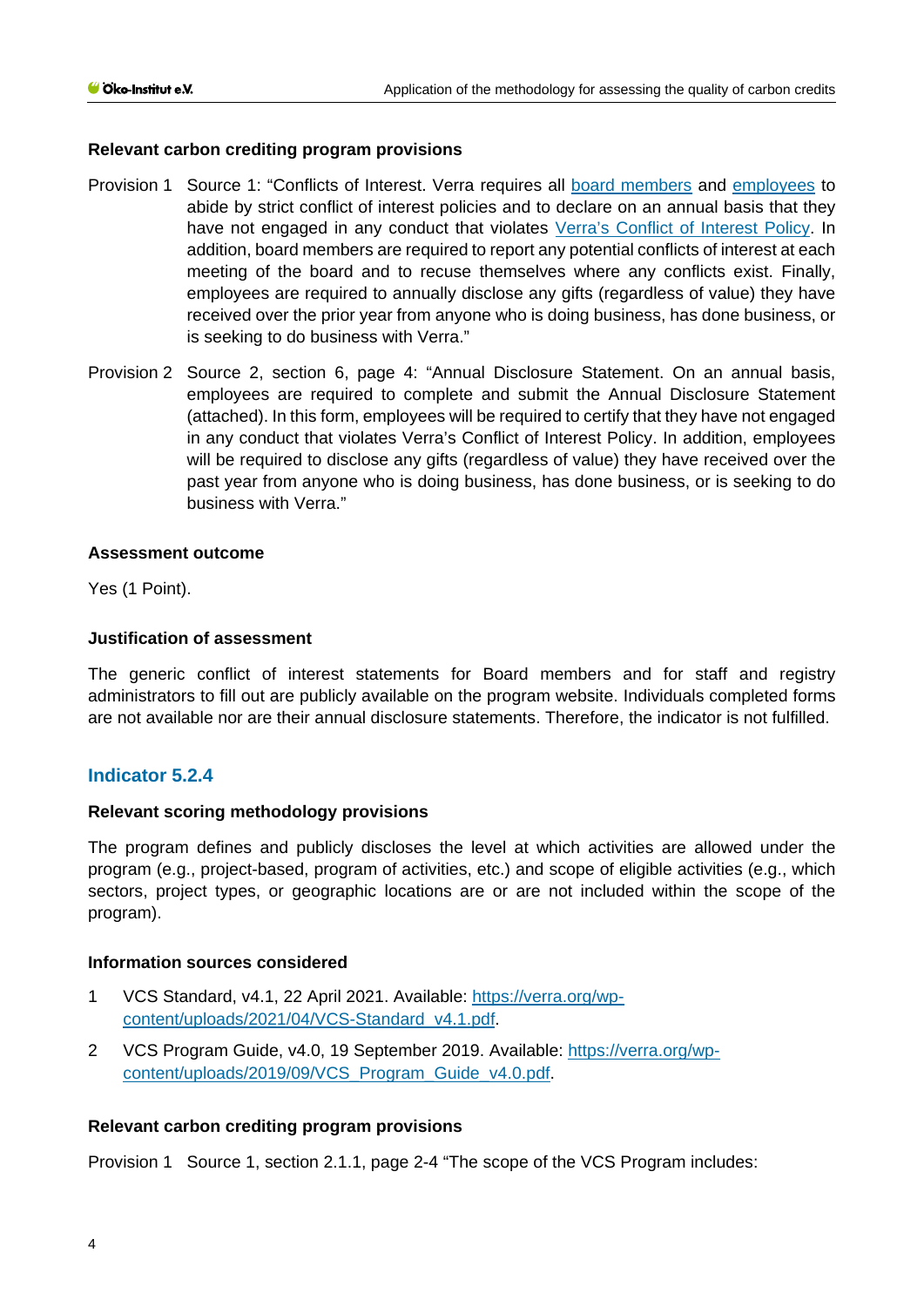1) The six Kyoto Protocol greenhouse gases.

2) Ozone-depleting substances.

3) Project activities supported by a methodology approved under the VCS Program through the methodology approval process.

4) Project activities supported by a methodology approved under a VCS approved GHG program, unless explicitly excluded under the terms of Verra approval.

5) Jurisdictional REDD+ programs and nested REDD+ projects as set out in the VCS Program document Jurisdictional and Nested REDD+(JNR) Requirements.

The scope of the VCS Program excludes projects that can reasonably be assumed to have generated GHG emissions primarily for the purpose of their subsequent reduction, removal or destruction. The VCS Program also excludes the following project activities under the circumstances indicated in Table 1, below.

| <b>Activity</b>                                                             | Non-LDC <sub>1</sub>     |                          | <b>LDC</b>      |                    |
|-----------------------------------------------------------------------------|--------------------------|--------------------------|-----------------|--------------------|
|                                                                             | Large scale <sup>2</sup> | Small scale <sup>2</sup> | Large scale     | <b>Small scale</b> |
| <b>Activities that reduce</b><br>hydrofluorocarbon-23<br>(HFC-23) emissions | <b>Excluded</b>          | Excluded                 | <b>Excluded</b> | Excluded           |
| <b>Grid-connected</b><br>electricity generation <sup>3</sup>                | Excluded                 | Excluded                 | Excluded        |                    |

**Table 1: Excluded Project Activities**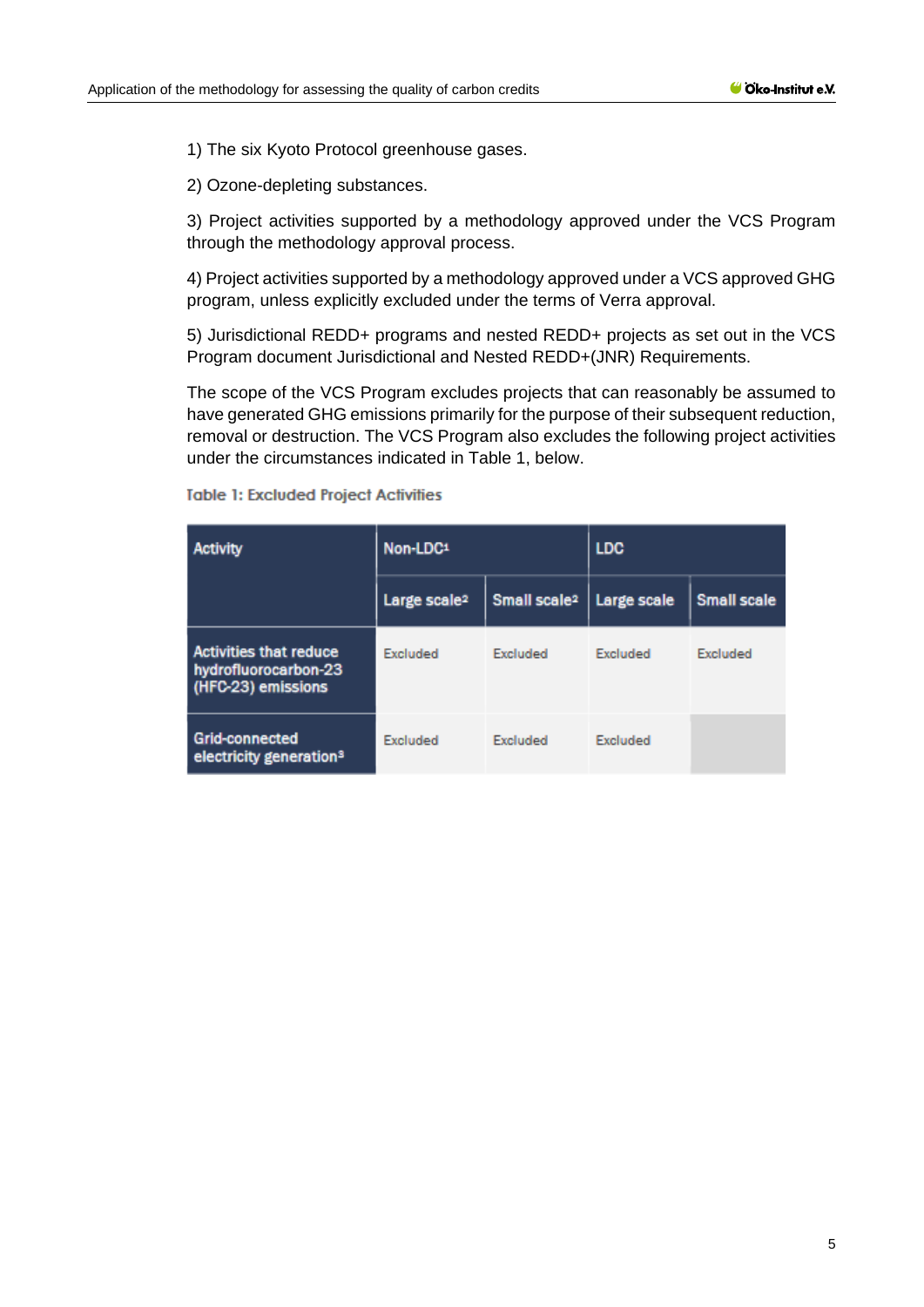| using hydro power<br>plants/units                                                                                                                                                                            |                 |          |  |
|--------------------------------------------------------------------------------------------------------------------------------------------------------------------------------------------------------------|-----------------|----------|--|
| <b>Grid-connected</b><br>electricity generation<br>using wind, geothermal,<br>or solar power<br>plants/units                                                                                                 | Excluded        | Excluded |  |
| Utilization of recovered<br>waste heat for, inter alia,<br>combined cycle<br>electricity generation and<br>the provision of heat for<br>residential, commercial<br>or industrial use                         | Excluded        | Excluded |  |
| <b>Generation of electricity</b><br>and/or thermal energy<br>using biomass. This does<br>not include efficiency<br>improvements in thermal<br>applications (e.g., cook<br>stoves).                           | Excluded        | Excluded |  |
| <b>Generation of electricity</b><br>and/or thermal energy<br>using fossil fuels,<br>including activities that<br>involve switching from a<br>higher carbon content<br>fuel to a lower carbon<br>content fuel | Excluded        | Excluded |  |
| <b>Replacement of electric</b><br>lighting with more energy<br>efficient electric lighting,<br>such as the replacement<br>of incandescent<br>electrical bulbs with CFLs<br>or LEDs                           | Excluded        |          |  |
| Installation and/or<br>replacement of electricity<br>transmission lines<br>and/or energy efficient<br>transformers                                                                                           | <b>Excluded</b> |          |  |

For example, and to illustrate the mechanics of this table, large-scale grid-connected hydroelectric projects are excluded in all cases. However, a small-scale grid-connected hydroelectric project would be eligible where located within an LDC."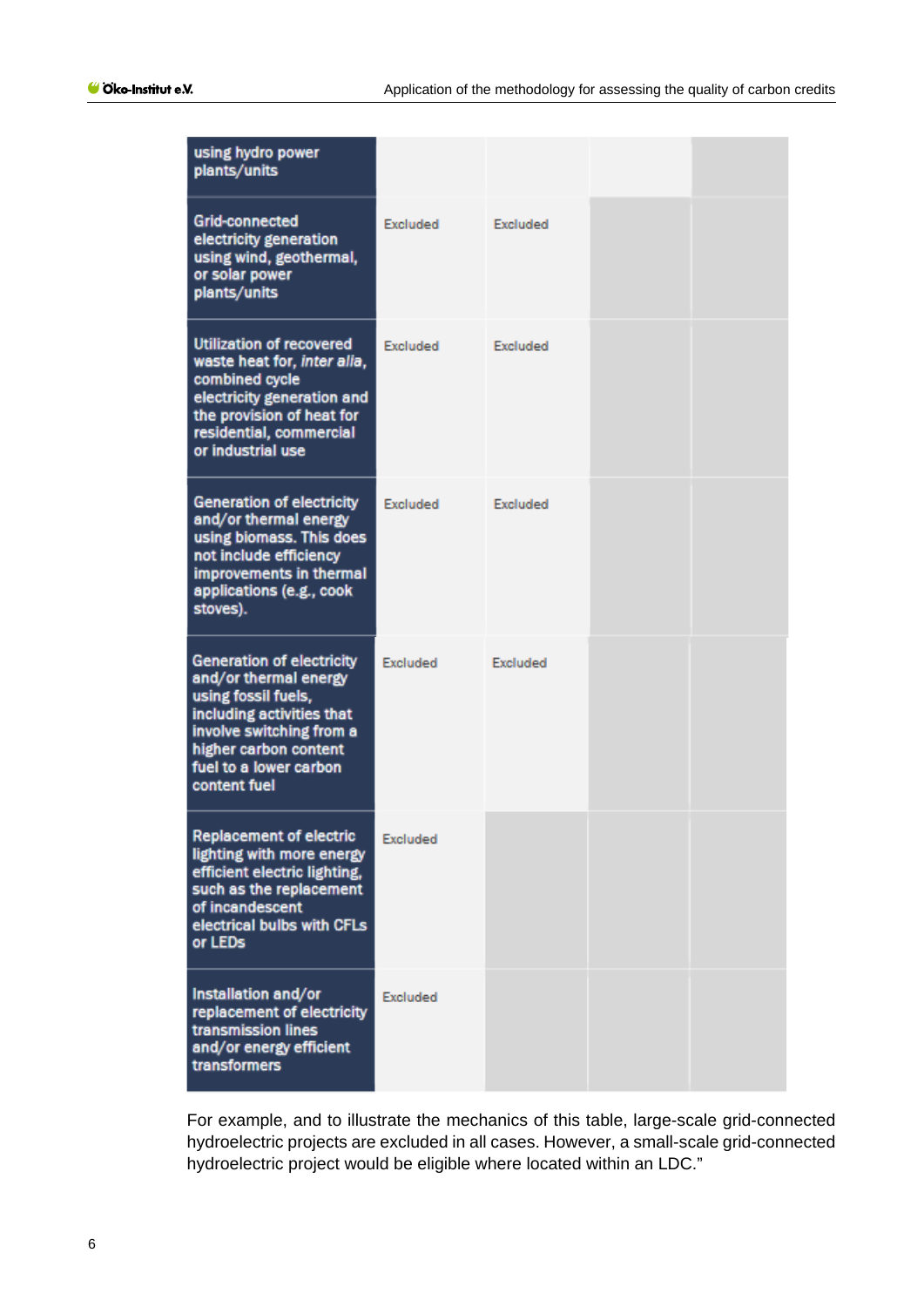- Provision 2 Source 1, section 3.7.6, page 30: "Notwithstanding the requirements set out in Sections 3.7.1 – 3.7.5 above, projects applying a standardized method for determining additionality shall initiate the project pipeline listing process set out in the VCS Program document Registration and Issuance Process within the project validation timelines set out above. Validation may be completed any time thereafter."
- Provision 3 Source 1, section 3.19, page 49: "Projects may be registered under both the VCS Program and another GHG program (which may be an approved GHG program such as CDM, JI or the Climate Action Reserve, or any other GHG program). The term GHG program covers carbon crediting programs, as defined further in the VCS Program document Program Definitions. Further requirements relating to potential overlap of projects with other programs and mechanisms such as emission trading programs and the Paris Agreement are set out in Section 3.20 below."
- Provision 4 Source 1, section 3.19.3, page 49-50: "For projects registered under the CDM as a program of activities (PoA), the following applies: 1) Each component project activity (CPA) shall be registered with the VCS Program as a separate project accompanied by its associated program of activities design document. 2) Each such project shall be validated in accordance with Section 3.19.5(1) below. 3 Project Requirements 46 3) The project start date for such projects is the date on which the first activity under the program of activities began reducing or removing GHG emissions. 4) Validation shall be completed within the relevant project start date deadline, as set out in Section 3.19 (in this case, validation refers to validation of the first CPA under the associated PoA)."
- Provision 5 Source 2, section 2.3, page 4: "The VCS Program provides the standard and framework for independent validation of projects and programs, and verification of GHG emission reductions and removals, based on ISO 14064-2:2006 and ISO 14064-3:2006. The scope of the VCS Program covers all those activities related to the generation of GHG emission reductions and removals, including jurisdictional programs and nested REDD+ projects. The scope does not include carbon footprint assessments or carbon neutrality claims."

Yes (1 Point).

# **Justification of assessment**

The above documentation specifies that the indicator is fulfilled.

# **Indicator 5.2.5**

#### **Relevant scoring methodology provisions**

The normative program documents are publicly available on the program's website

Notes: In the definitions section the Methodology for assessing the quality of carbon credits defines normative program documents as follows: "The documents adopted under a carbon crediting program that specify requirements, procedures, and administrative and operational aspects of the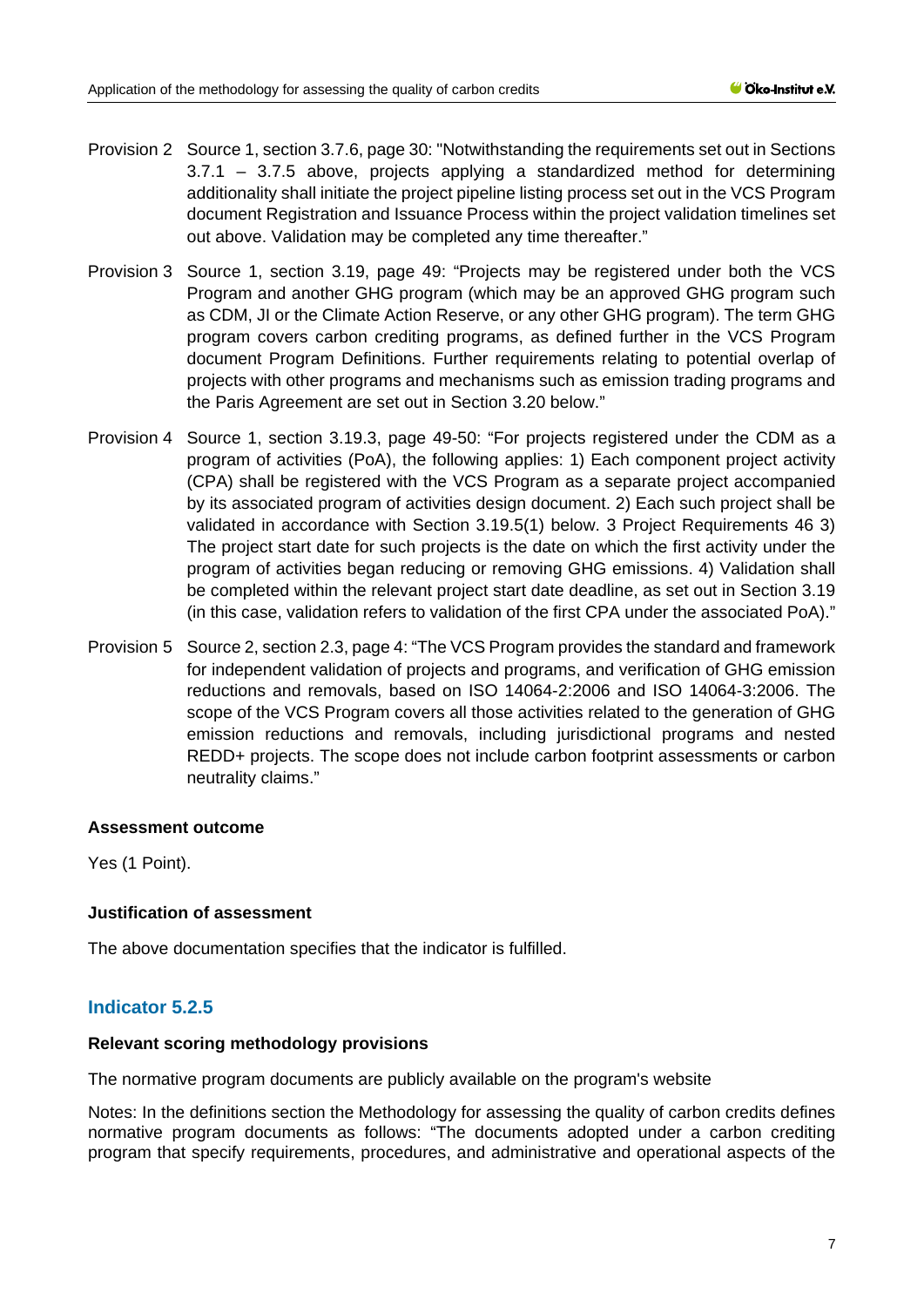program. This typically includes standards, (such as quantification methodologies), procedures, manuals, quidance documents, and forms.

# **Information sources considered**

1 VCS Program website. Available: [https://verra.org/project/vcs-program/rules-and](https://verra.org/project/vcs-program/rules-and-requirements/)[requirements/](https://verra.org/project/vcs-program/rules-and-requirements/) accessed 13 December, 2021.

#### **Relevant carbon crediting program provisions**

-

#### **Assessment outcome**

Yes (2 Points)

#### **Justification of assessment**

The normative program documents are provided and accessible publicly on the program´s website. The indicator is fulfilled.

# **Indicator 5.2.6**

#### **Relevant scoring methodology provisions**

Input received through public consultations relating to material program updates (e.g., new or updated normative program documents) is documented and the program reports back to the public on how raised issues were addressed.

# **Information sources considered**

- 1 Methodology Approval Process v4.0, 19 September 2019. Available: [https://verra.org/wp](https://verra.org/wp-content/uploads/2019/09/Methodology_Approval_Process_v4.0.pdf)[content/uploads/2019/09/Methodology\\_Approval\\_Process\\_v4.0.pdf.](https://verra.org/wp-content/uploads/2019/09/Methodology_Approval_Process_v4.0.pdf)
- 2 Program website: VCS Version 4 [\(https://verra.org/project/vcs-program/rules-and](https://verra.org/project/vcs-program/rules-and-requirements/vcsversion-4/)[requirements/vcsversion-4/\)](https://verra.org/project/vcs-program/rules-and-requirements/vcsversion-4/), last accessed on 16 July 2021.
- 3 ISEAL Standard-Setting Code of Good Practice Version 6.0, December 2014. Accessible: <https://www.isealalliance.org/defining-credible-practice/iseal-codes-good-practice>
- 4 Program website, Governance & Development [\(https://verra.org/project/vcs](https://verra.org/project/vcs-program/governance-development/)[program/governance-development/\)](https://verra.org/project/vcs-program/governance-development/) last accessed 16 December, 2021.
- 5 VCS Version 4 Consultation Summary. Available: [https://verra.org/wp](https://verra.org/wp-content/uploads/2019/09/VCS-Version-4-Public-Consultation-Summary-of-Comments.pdf)[content/uploads/2019/09/VCS-Version-4-Public-Consultation-Summary-of-Comments.pdf.](https://verra.org/wp-content/uploads/2019/09/VCS-Version-4-Public-Consultation-Summary-of-Comments.pdf) Last accessed 16 December, 2021.

#### **Relevant carbon crediting program provisions**

Provision 1 Source 1, section 4.4.2, page 9: "At the end of the public comment period, Verra provides all and any comments received to the developer. The developer shall take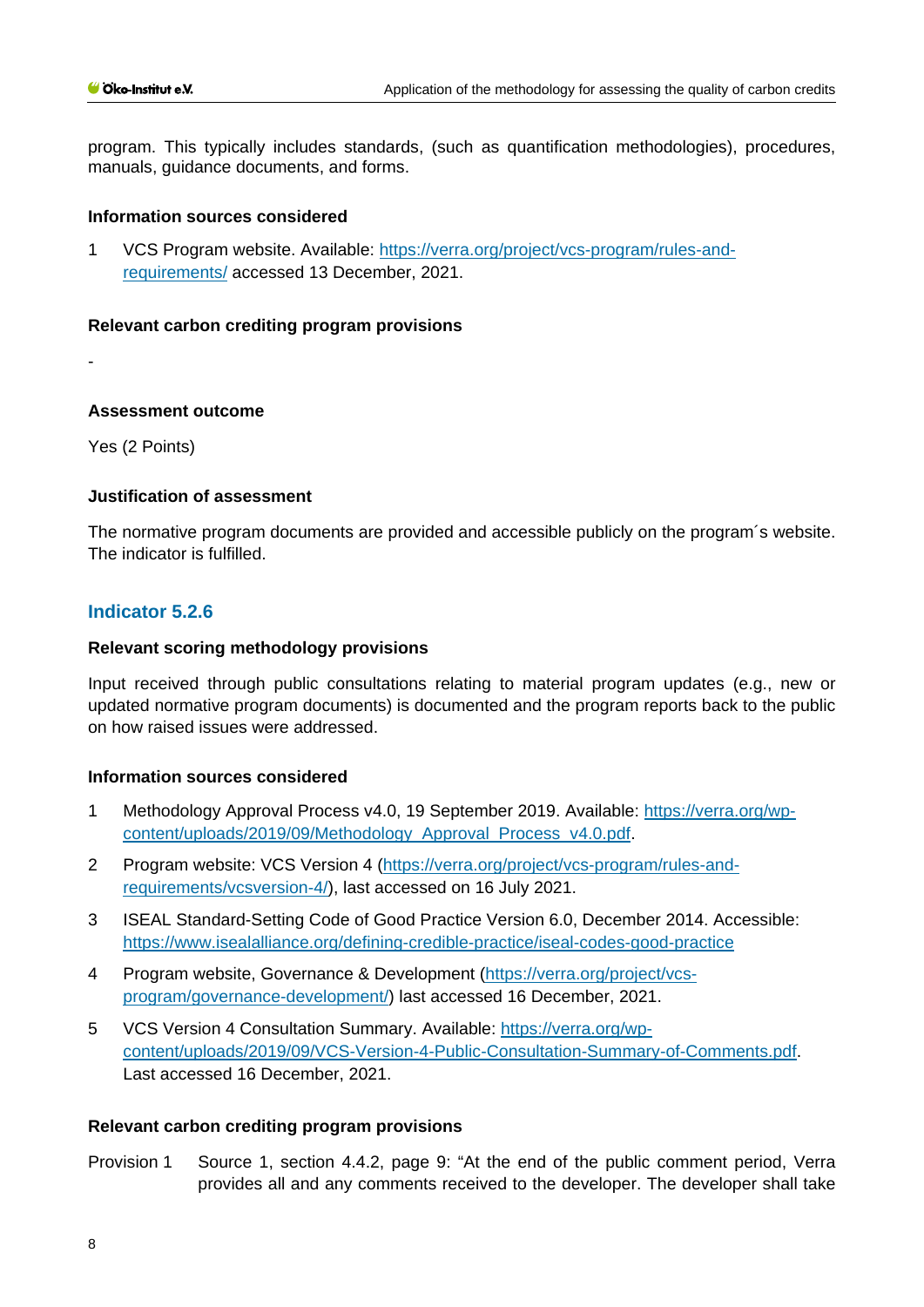due account of such comments, which means it will need to either update the methodology or demonstrate the insignificance or irrelevance of the comment. It shall demonstrate to the validation/verification body what action it has taken."

- Provision 2 Source 1, section 4.4.3, page 9: "All and any comments received are posted by Verra on the Verra website, alongside the methodology information."
- Provision 3 Source 2: "VCS Version 4 was developed through a consultative process including two 60-day public consultations, held in May 2018 and June 2019, and many individual engagements with stakeholders, including project developers, methodology developers, validation/verification bodies, trade associations, NGOs and other market participants. A summary of the comments received during the May 2018 consultation, and how these comments were taken into consideration in the proposed updates, is included in each of the documents posted for the June 2019 consultation. The VCS Version 4 Consultation Summary includes a summary of the comments received during the June 2019 consultation, and how they have been taken due account of in the final preparation of the VCS Version 4 program documents."
- Provision 4 Source 4: "Verra is committed to making certain that the VCS Program reflects the latest scientific research and is continually improved with respect to the consistency and accuracy of GHG emissions accounting. We follow ISEAL's Codes of Good Practice in the ongoing development of the VCS Program."
- Provision 5 Source 3, clause 5.4.5, page 13: "The standard-setting organisation shall:
	- a. compile all comments received during a consultation period;
	- b. prepare a written synopsis of how each material issue has been addressed in the standard revision;
	- c. make the synopsis publicly available; and
	- d. send it to all parties that submitted comments"

# **Assessment outcome**

Yes (1 Point).

# **Justification of assessment**

The program´s regulatory documents do not contain provisions related to public consultations on material program updates, however the program identifies that it follows the ISEAL Standard-Setting Code of Good Practice in developing the VCS Program (Provision 4). The ISEAL Standard-Setting Code of Good Practice identifies that all comments received during a consultation period must be written into a synopsis and that synopsis must be made publicly available (Provision 5). The program documents input received in public consultations on material program updates and discloses information on how this input was addressed on the website (Provision 3). The consultation documents includes a summary of the comments although it does not present all comments received. The indicator is therefore met.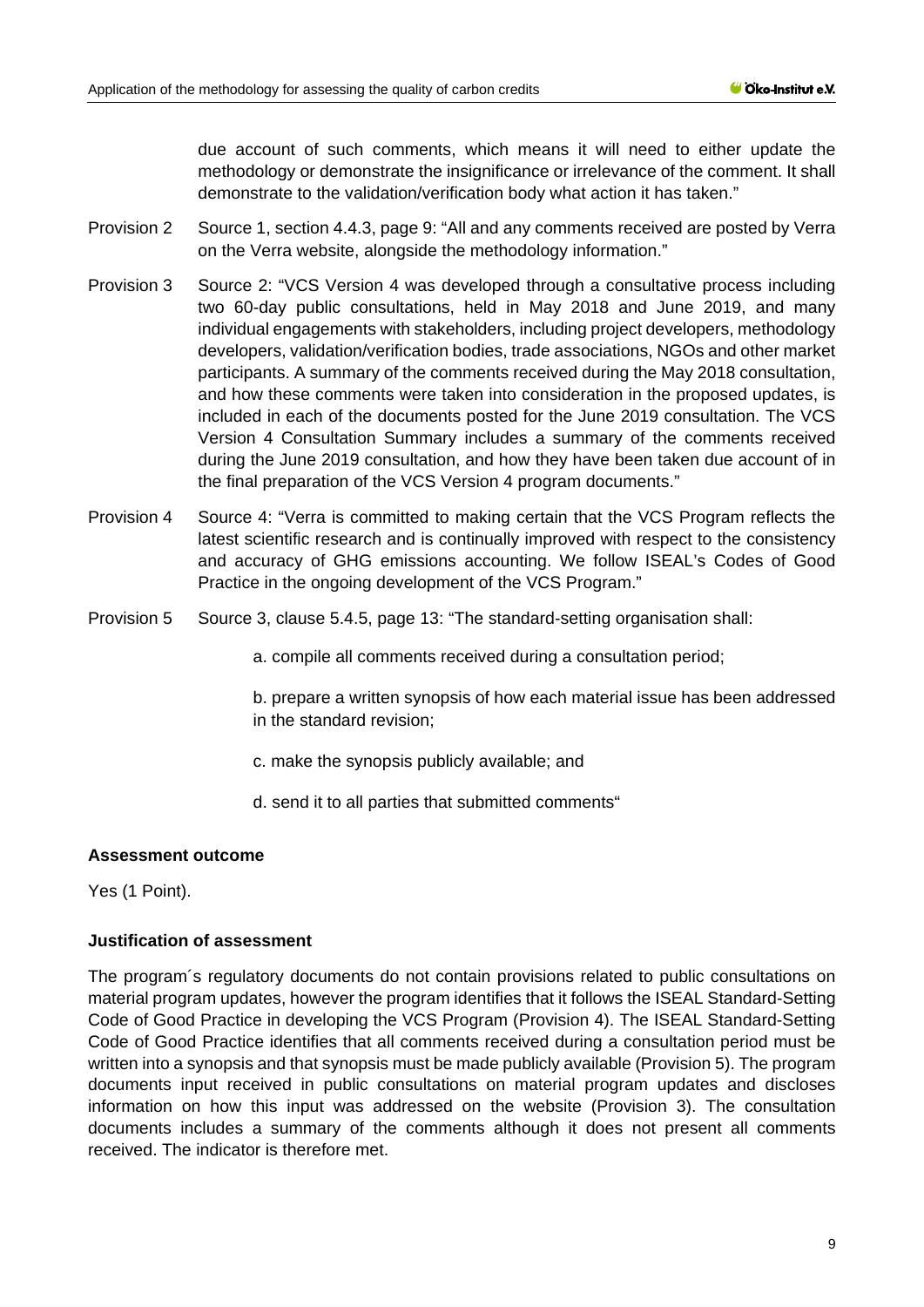# **Indicator 5.2.7**

# **Relevant scoring methodology provisions**

The program clearly distinguishes mandatory requirements from recommendations and guidance (e.g., by uniformly applying "shall" for mandatory requirements and "should" for recommendations or guidance throughout its normative program documents).

# **Information sources considered**

- 1 VCS Standard, v4.1, 22 April 2021. Available: [https://verra.org/wp](https://verra.org/wp-content/uploads/2021/04/VCS-Standard_v4.1.pdf)[content/uploads/2021/04/VCS-Standard\\_v4.1.pdf.](https://verra.org/wp-content/uploads/2021/04/VCS-Standard_v4.1.pdf)
- 2 VCS Methodology Requirements, v4.1, 19 September 2019. Available: [https://verra.org/wp](https://verra.org/wp-content/uploads/2019/09/VCS_Methodology_Requirements_v4.0.pdf)[content/uploads/2019/09/VCS\\_Methodology\\_Requirements\\_v4.0.pdf.](https://verra.org/wp-content/uploads/2019/09/VCS_Methodology_Requirements_v4.0.pdf)
- 3 VCS Guidance Standardized Methods v3.3, October 2013. Available: [https://verra.org/wp](https://verra.org/wp-content/uploads/2018/03/VCS-Guidance-Standardized-Methods-v3.3_0.pdf)[content/uploads/2018/03/VCS-Guidance-Standardized-Methods-v3.3\\_0.pdf.](https://verra.org/wp-content/uploads/2018/03/VCS-Guidance-Standardized-Methods-v3.3_0.pdf)

# **Relevant carbon crediting program provisions**

- Provision 1 Source 1, section 2.2.1, page 4: "The application of principles is fundamental in ensuring that GHG-related information is a true and fair account. The principles below shall provide the basis for, and shall guide the application of, the VCS Program rules and requirements."
- Provision 2 Source 2, section 2.1, page 1-2: "Establishing consistent and standardized criteria for development and assessment of methodologies is critical to ensuring their integrity. Accordingly, certain high-level requirements shall be met by all methodologies, as set out below.

#### Requirements

Methodologies shall comply with the requirements set out in this document and any other applicable requirements set out in the VCS Program rules, and be approved via the methodology approval process (as set out in the VCS Methodology Approval Process).

New methodologies shall not be developed where an existing methodology could reasonably be revised (i.e., developed as a methodology revision) to meet the objective of the proposed methodology.

Methodology elements shall be guided by the principles set out in the VCS Program document VCS Standard. They shall clearly state the assumptions, parameters and procedures that have significant uncertainty, and describe how such uncertainty shall be addressed.

Methodologies shall be informed by a comparative assessment of the project and its alternatives in order to identify the baseline scenario. Such an analysis shall include, at a minimum, a comparative assessment of the implementation barriers and net benefits faced by the project and its alternatives."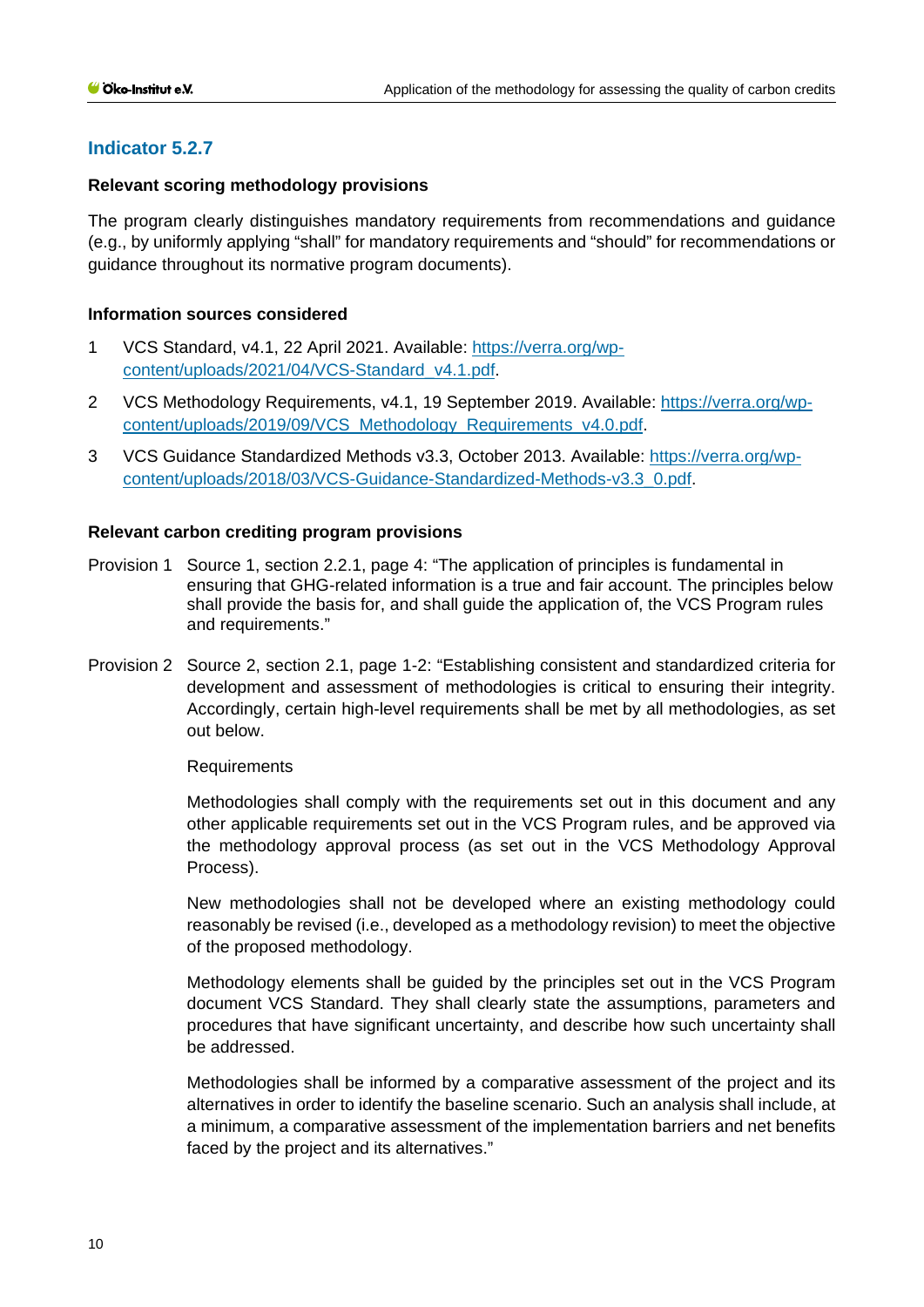Yes (1 Point).

# **Justification of assessment**

The program clearly distinguishes mandatory requirements from recommendations and guidance by applying "shall" for mandatory requirements and "should" for guidance.

# **Indicator 5.2.8**

# **Relevant scoring methodology provisions**

The program´s registry and project database is publicly accessible through the program's website. The registry includes for each carbon credit information on its status (active or cancelled), its serial number, and its issuance date. The project database includes detailed information on each credited activity, including all documentation required for the approval of the activity (e.g., project design documents, auditing reports, and supporting documentation), and all documentation required for the issuance of carbon credits (e.g., monitoring reports including reproducible emission reductions and/or removal calculations, auditing reports, and supporting documentation).

# **Information sources considered**

- 1 Program website: Registry system [\(https://verra.org/project/vcs-program/registry-system/\)](https://verra.org/project/vcs-program/registry-system/), last accessed on 11 June 2021.
- 2 VCS Registration and Issuance Process, v4.0, 19 September 2019. Available: [https://verra.org/wp-content/uploads/2019/09/Registration\\_and\\_Issuance\\_Process\\_v4.0.pdff.](https://verra.org/wp-content/uploads/2019/09/Registration_and_Issuance_Process_v4.0.pdff)
- 3 VCS Standard, v4.1, 22 April 2021. Available: [https://verra.org/wp](https://verra.org/wp-content/uploads/2021/04/VCS-Standard_v4.1.pdf)[content/uploads/2021/04/VCS-Standard\\_v4.1.pdf.](https://verra.org/wp-content/uploads/2021/04/VCS-Standard_v4.1.pdf)

# **Relevant carbon crediting program provisions**

- Provisions 1 Source 1: "[A]ll project and program documentation, together with information on project and jurisdictional proponents, VCU issuance and retirement, the AFOLU pooled buffer account and the jurisdictional pooled buffer account will be available on the new registry."
- Provision 2 Source 2, section 1, page 1: "The Verra registry provides the central repository for all information and documentation relating to pipeline and registered projects. The registry is also responsible for ensuring uniqueness of projects, issuing VCU serial numbers and tracking VCU retirement. The registry makes project and VCU information and documentation publicly available and can be accessed via the Verra website. As set out in the VCS Program document *VCS Program Guide*, Verra is responsible for reviewing project documentation and overseeing validation/verification bodies to ensure the integrity of projects and VCUs in the Verra registry system."
- Provision 3 Source 2, section 4.2.10, page 11-12: "Information required: Names of the parties to the agreement. Verra registry check: The parties are the entity initiating the project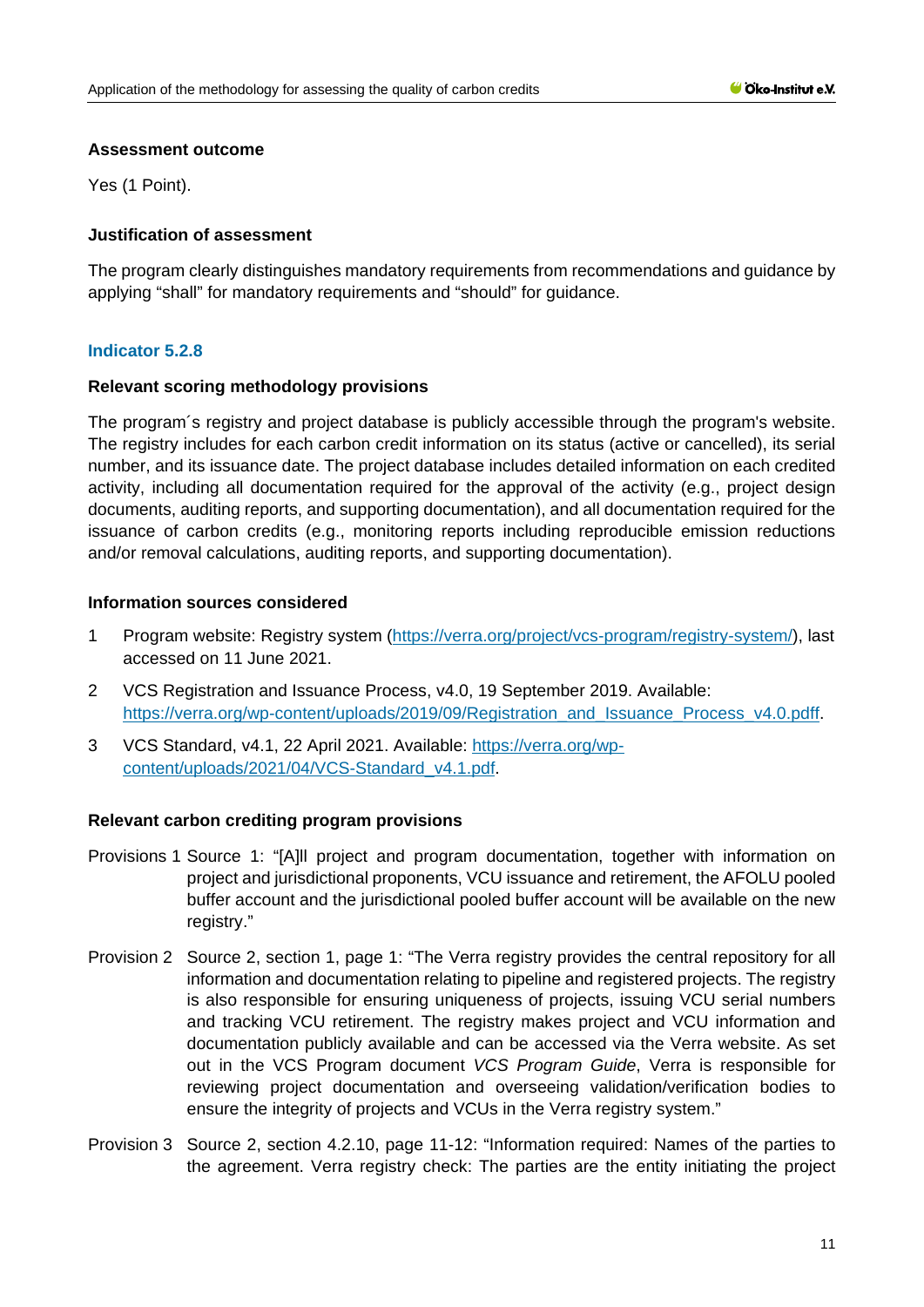registration process (buyer or transferee) and the project proponent (seller or transferor), or where there is one or more intermediaries, the parties shall be the relevant parties in the chain of ownership between project proponent and the entity initiating the project registration process."

- Provision 4 Source 2, section 4.4, page 20: "Verra registry creates project and VCU records on the Verra project database. Documents to be uploaded include:
	- 1) Project description
	- 2) Validation report
	- 3) Registration representation
	- 4) Monitoring report
	- 5) Verification report
	- 6) Verification representation
	- 7) Issuance representation
	- 8) Other, as required"
- Provision 5 Source 2, section 4.4.1-.2, page 20-21: "Where the project is presented for registration without VCU issuance, the project description, validation report, validation representation, registration representation and any AFOLU specific documentation or communications agreement shall be uploaded to the Verra registry as public documents.

Where the project is presented for registration and VCU issuance, the project description, validation report, validation representation, registration representation, monitoring report, verification report, verification representation, issuance representation and any AFOLU specific documentation, communications agreement or VCU conversion representation shall be uploaded to the Verra registry as public documents."

- Provision 6 Source 3, section 3.4, page 16: "In order to complete the project validation process, project proponents shall prepare a project description, which describes the project's GHG emission reduction or removal activities. In order to complete the project verification process, project proponents shall prepare a monitoring report, which describes the data and information related to the monitoring of GHG emission reductions or removals"
- Provision 7 Source 3, section 3.4.2, page 18: "All information in the project description shall be presumed to be available for public review […]. Information in the project description related to the determination of the baseline scenario, demonstration of additionality, and estimation and monitoring of GHG emission reductions and removals shall not be considered to be commercially sensitive and shall be provided in the public versions of the project description."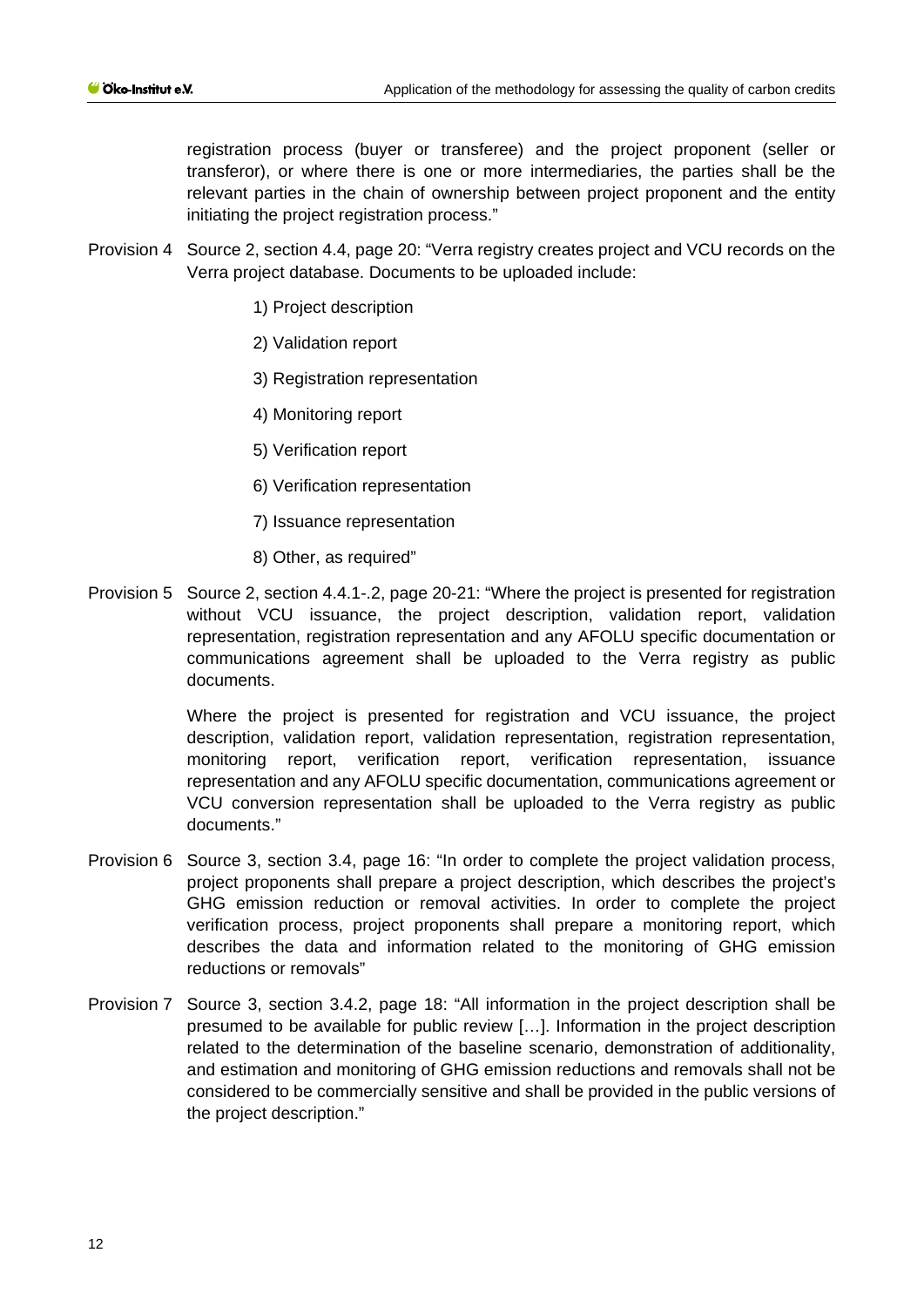Yes (1 Point).

# **Justification of assessment**

The Verra registry includes detailed information on each credited activity, including status (active or cancelled), its serial number, issuance date, as well as all VCS registration, validation/verification, issuance, and other supplemental documentation (Provisions 1-7). The indicator is thus fulfilled.

# **Indicator 5.2.9**

# **Relevant scoring methodology provisions**

The program requires that all relevant non-confidential project documentation, including reports from validation and verification entities, be disclosed. The program defines what information would qualify as "confidential".

# **Information sources considered**

- 1 VCS Standard, v4.1, 22 April 2021. Available: [https://verra.org/wp](https://verra.org/wp-content/uploads/2021/04/VCS-Standard_v4.1.pdf)[content/uploads/2021/04/VCS-Standard\\_v4.1.pdf.](https://verra.org/wp-content/uploads/2021/04/VCS-Standard_v4.1.pdf)
- 2 VCS Program Definitions v4.1, 15 April 2021. Available: [https://verra.org/wp](https://verra.org/wp-content/uploads/2021/04/Program_Definitions_v4.1.pdf)[content/uploads/2021/04/Program\\_Definitions\\_v4.1.pdf](https://verra.org/wp-content/uploads/2021/04/Program_Definitions_v4.1.pdf)

#### **Relevant carbon crediting program provisions**

- Provision 1 Source 1, section 3.4.2, page 18: "All information in the project description shall be presumed to be available for public review, though commercially sensitive information may be protected, as set out in the VCS Program document Registration and Issuance Process, where it can be demonstrated that such information is commercially sensitive. The validation/verification body shall check that any information designated by the project proponent as commercially sensitive meets the VCS Program definition of commercially sensitive information."
- Provision 2 Source 2, section 2, page 14: "Sensitive Information

• Trade secrets, financial, commercial, scientific, technical or other information whose disclosure could reasonably be expected to result in a material financial loss or gain, prejudice the outcome of contractual or other negotiations or otherwise damage or enrich the person or entity to which the information relates. Also referred to as "Commercially Sensitive Information"; or

• Internal policy decisions, classified, financial, commercial, scientific, technical or other information whose public disclosure could reasonably be expected to undermine or negatively affect the development and/or implementation of a program, or damage national security. Also referred to as "Program Sensitive Information"."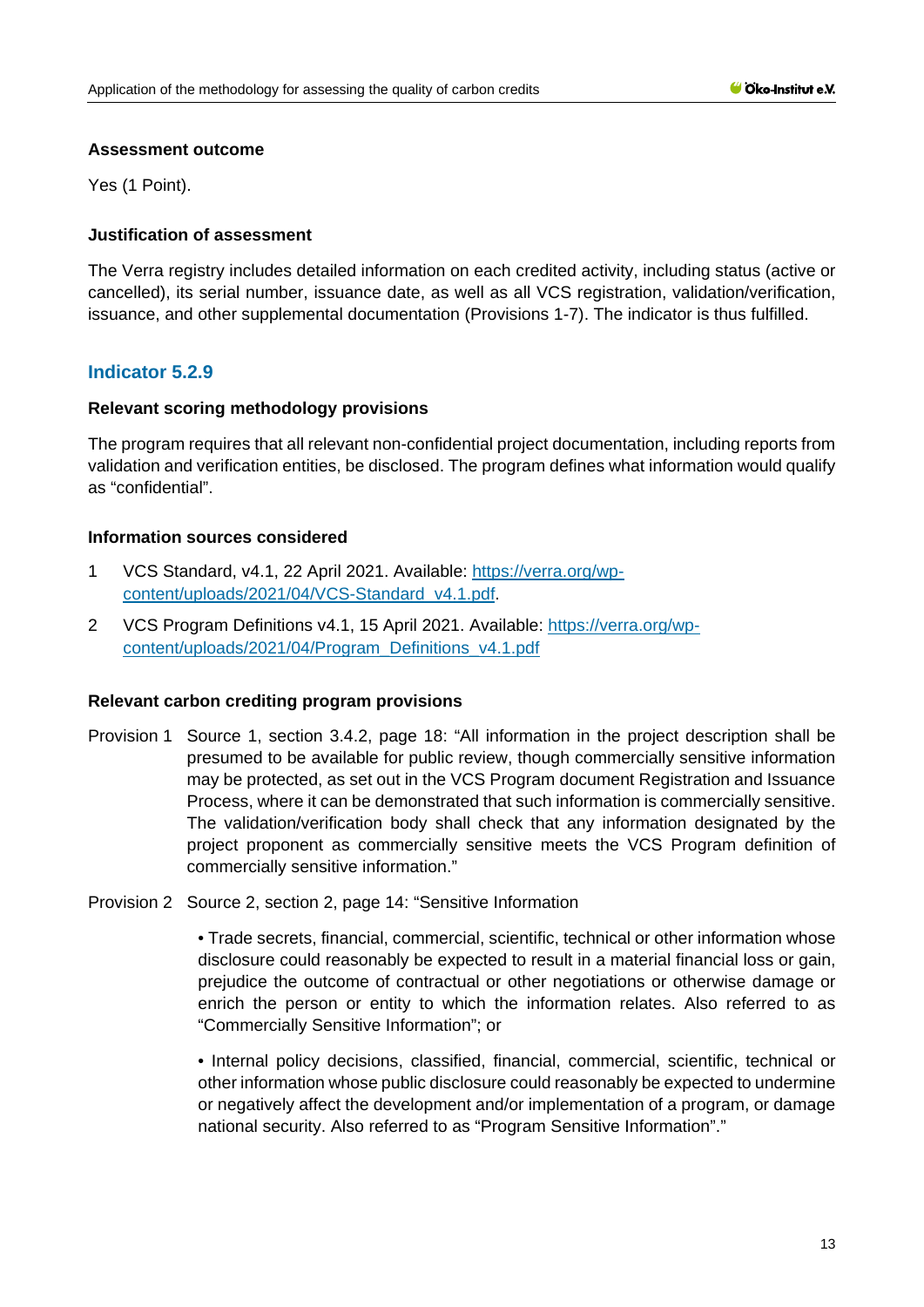Yes (1 Point).

# **Justification of assessment**

The above documentation specifies that the indicator is fulfilled.

# **Indicator 5.2.10**

# **Relevant scoring methodology provisions**

The program requires that information related to the determination of the baseline scenario, additionality, or the calculation of emission reductions or removals must be disclosed and cannot be considered confidential.

# **Information sources considered**

1 VCS Standard, v4.1, 22 April 2021. Available: [https://verra.org/wp](https://verra.org/wp-content/uploads/2021/04/VCS-Standard_v4.1.pdf)[content/uploads/2021/04/VCS-Standard\\_v4.1.pdf.](https://verra.org/wp-content/uploads/2021/04/VCS-Standard_v4.1.pdf)

# **Relevant carbon crediting program provisions**

- Provision 1 Source 1, section 3.4, page 17: "In order to complete the project validation process, project proponents shall prepare a project description, which describes the project's GHG emission reduction or removal activities. In order to complete the project verification process, project proponents shall prepare a monitoring report, which describes the data and information related to the monitoring of GHG emission reductions or removals."
- Provision 2 Source 1, section 3.4.2, page 18: "All information in the project description shall be presumed to be available for public review, though commercially sensitive information may be protected, as set out in the VCS Program document Registration and Issuance Process, where it can be demonstrated that such information is commercially sensitive. The validation/verification body shall check that any information designated by the project proponent as commercially sensitive meets the VCS Program definition of commercially sensitive information. *Information in the project description related to the determination of the baseline scenario, demonstration of additionality, and estimation and monitoring of GHG emission reductions and removals shall not be considered to be commercially sensitive* [emphasis added] and shall be provided in the public versions of the project description."

#### **Assessment outcome**

Yes (1 Point).

# **Justification of assessment**

The above documentation clearly specifies that the indicator is fulfilled.